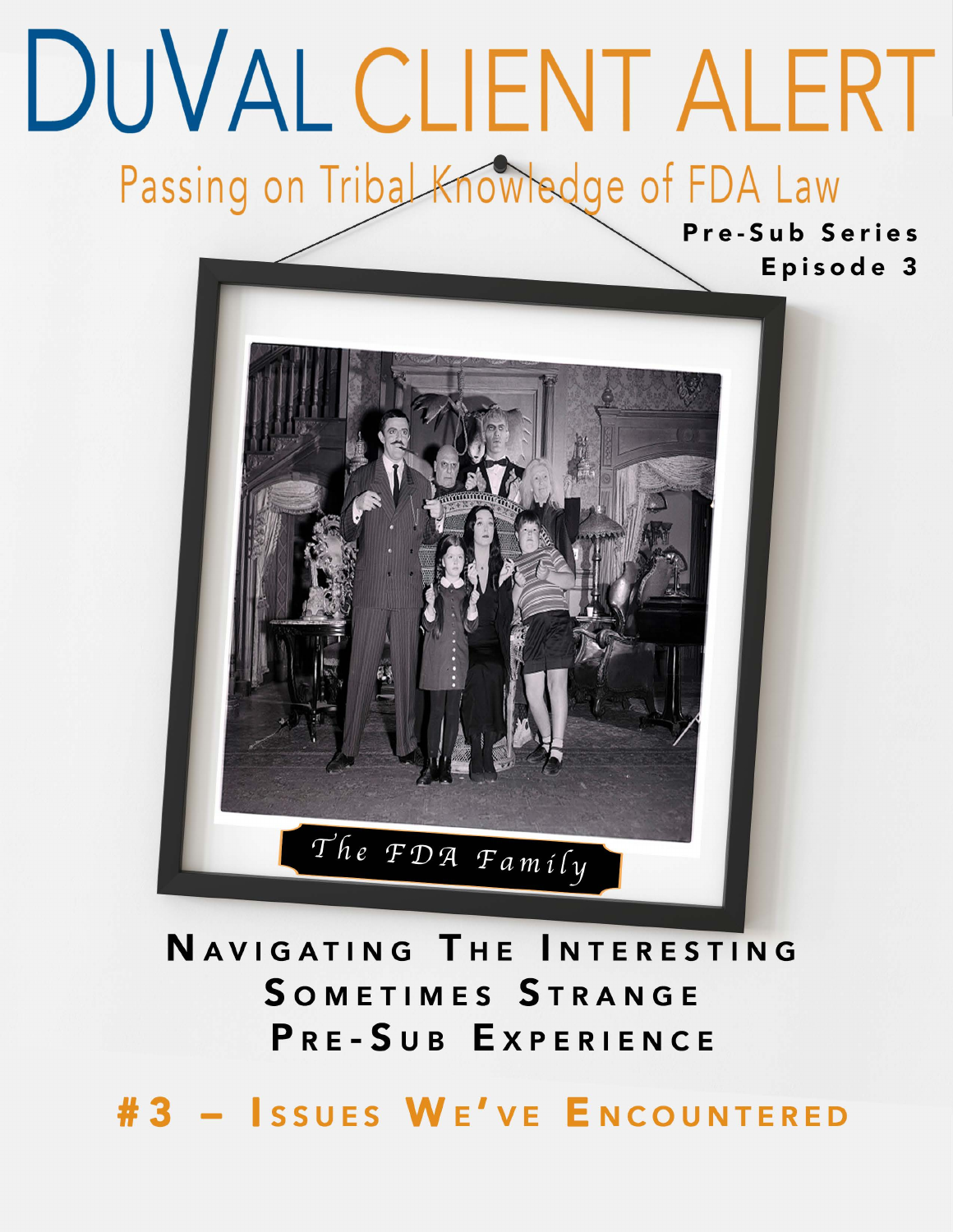# Navigating The Interesting Sometimes Strange Pre-Sub Experience

## *#3 – Issues We've Encountered*

### EXECUTIVE SUMMARY

In this third installment of our three-part series, we cover some anonymous

*They*'*re creepy and they*'*re kooky, mysterious, and spooky, they*'*re altogether ooky...* 

# *The FDA Family*

*In this third installment of our* 

but real-world examples of Pre-Sub issues we have encountered in 2019 and 2020.We discuss *FDA's inability to compromise* on data that are necessary and Least Burdensome for a submission unless the studies are 100% of their own making—defeating the very purpose behind the Pre-Sub. We call it "*It's my way or the highway*." We also cover when they

have <u>backtracked on deals struck</u> in Pre-Sub discussion—again defeating the very purpose behind the Pre-Sub. We call it "When the review team *acts like Lucy and pulls up the football at the last second and Charlie world examples of Pre-Sub Brown misses."* Finally, among a few other smaller topics, we cover how FDA *unfairly edits meeting minutes to reflect points or matters not stated 2019 and 2020.* We discuss <u>or discussed</u>—again defeating the very purpose behind the Pre-Sub. We call it "He said, she said." We conclude with key areas for FDA to fix.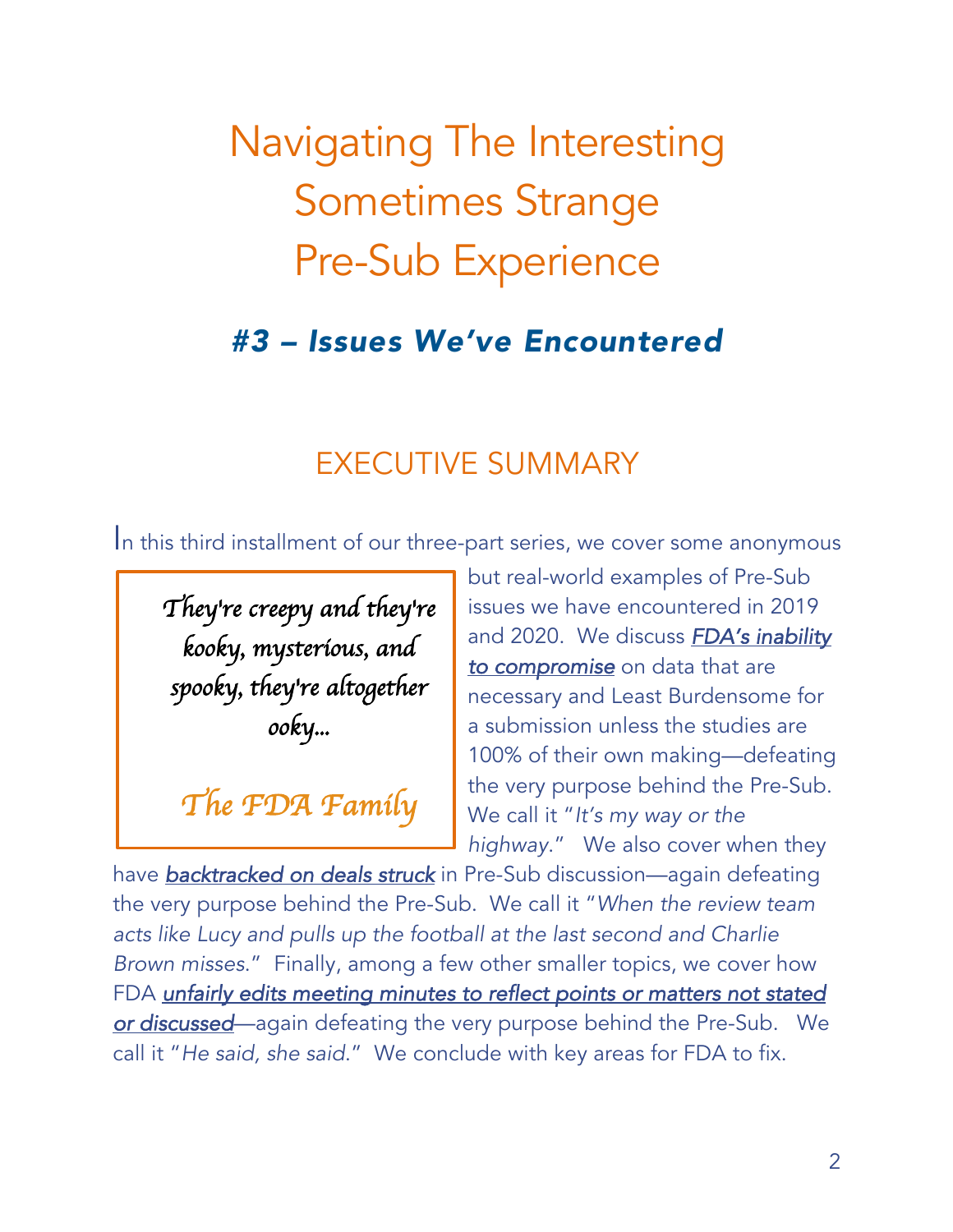#### Our continuing theme—the Addams Family.

To explore the strange world of FDA Pre-submission meetings we use the metaphor of the Addams Family—the popular 1960's TV comedy. You remember the characters—the patriarch and matriarch, Gomez and Morticia, who play the Office and Division Directors at FDA who in their running of the household are completely unaware that their family just doesn't fit into the real world, that people are afraid of their ways, and don't understand their intentions---which are often out of sync with the world outside their home. They live in this spooky mansion, Building WO66, filled with this odd cast of characters. The family gives sponsors a warm reception upon arrival, but they are thoroughly examined before entering and a sponsor walk through the halls with great trepidation holding a tense smile with unease not knowing exactly what is going to happen next, for the experience is strange and unfamiliar.

#### It's my way or the highway

If you done a few Pre-Subs (we do 3-5 per month), you sometimes wonder why you do them because you quickly find that FDA is rarely wrong (just ask them), they hardly ever concede or falter in their position on what data are necessary, and they don't honor process. Instead of critiquing the ideas given by a sponsor, FDA loves to dictate from scratch what they believe must be done. Their message is often delivered with certitude and a sense of almost imperialism. FDA reviewers are uninvited participants on the company's development team. They are closet industry developmental team members, i.e., wannabies. They always feel they know better what needs to be done to establish substantial equivalence (SE) for a 510(k) or reasonable assurance of safety and effectiveness for a de novo or PMA. And industry's opinions don't matter, except as an opportunity for FDA to check the box to acknowledge industry has had a chance to express them.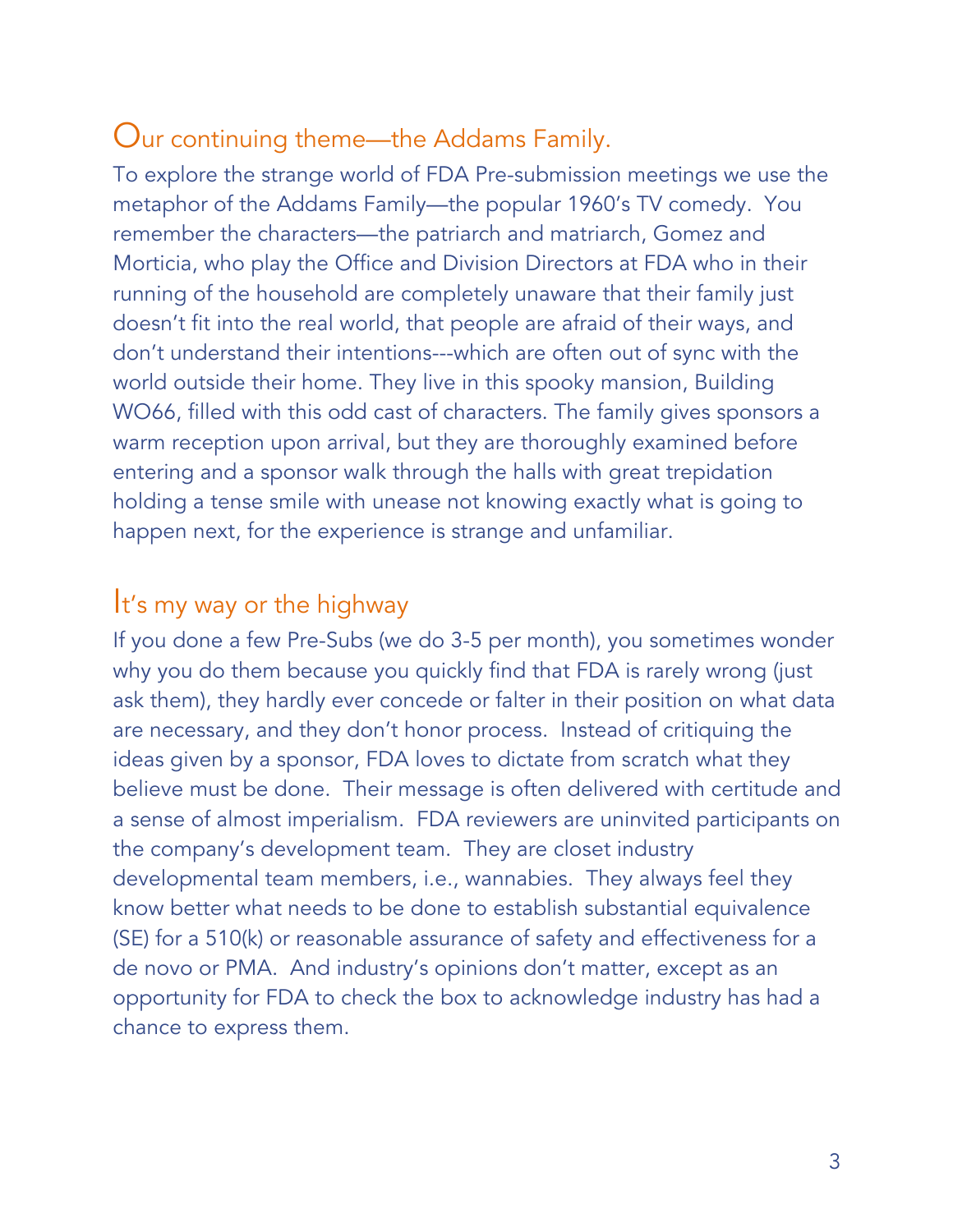While FDA's attempts to create a package of data that will protect the American public is laudable and well-intentioned, their involvement often results in data requests involving over-sized parts and pieces, unnecessary to the creation of the data set to ensure a device is safe and functionally works. FDA's requirements often substantially delay, and many times kill innovations beneficial to patients. No matter what the quality and quantity of the data submitted by a sponsor, many reviewers seem to believe it is never correct, sufficient or adequate. Many FDA reviewers consistently ask for data that are scientifically interesting, but not required, to make a determination of SE or reasonable assurance of safety and effectiveness. And the scientific decisions are often divorced from the legal regulatory framework which circumscribes their decision making, i.e., the applicable standard for clearance, SE, or for approval, reasonable assurance of safety and effectiveness.

#### An Example

FDA has entertained the idea, for example, how to gather bench data and then allowed reviewers to continue to expand the boundaries of what data has been historically demanded. Many times, following the Pre-Sub, the review staff ventures outside of what was discussed and agreed upon in the meeting minutes. They often go outside of what previous companies had to produce for data and outside of FDA's own guidance documents. Left unchecked, management often allows for those departures because, frankly, FDA is the beneficiary of ever-expanding data requests. This problem is exacerbated when large companies with the financial wherewithal and competitive desire to create barriers to market entry, agree to all sorts of testing that are frankly unnecessary or irrelevant to a clearance or approval. Small and medium-size companies must either acquiesce to similar testing or prevail in a challenge to the review staff. Over time, the overbroad requests of review staff continually expand what FDA can legitimately request of a sponsor because they can say it has been requested and provided before, albeit by a well-funded and often (anti-)competitively-motivated large company.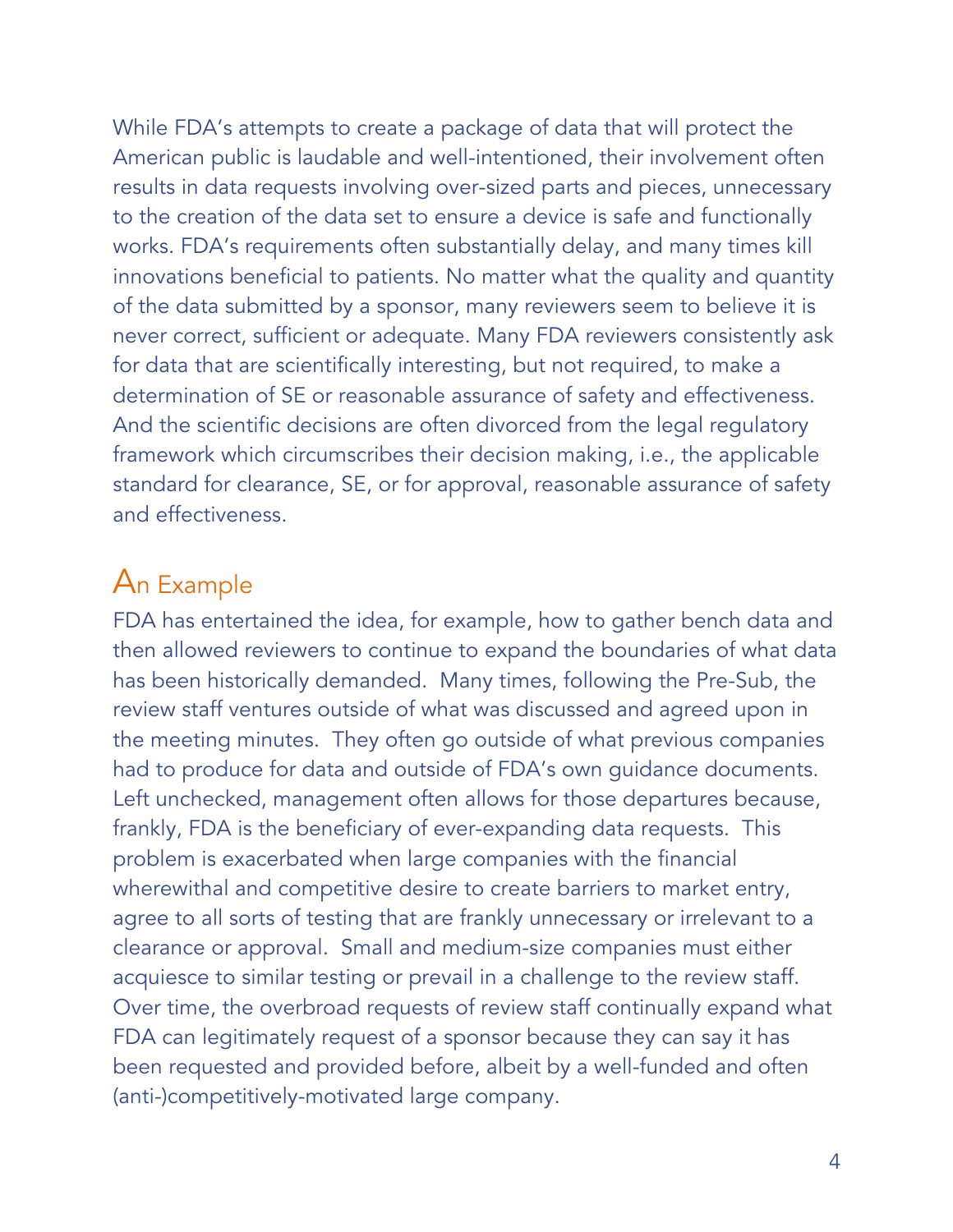*Frequently, smaller company management, over our strong objection, wants to acquiesce to yet another bench test under a belief that "we are so close to finalizing this submission, let's give the Agency what they want even if it wasn't part of the Pre-Sub discussion."* That sentiment proceeds out of a good faith belief by the company that it wants to go along to get along and close out this submission, but we see it for the potentially slippery slope it often becomes. Frequently, the reviewer finds the test raises increasingly granular questions which tickle the scientific curiosity of the reviewers and then a second and third test get requested, two of which have to be invented because there is no precedent for what the reviewers are requesting. *And then our firm appeals to office management to arrest this never-ending cycle of reviewers who cannot pull the trigger on a submission.* 

FDA management created the Least Burdensome Red Flag (LB Flag) process. *We have on multiple occasions been politely chastised by upper management for failing to challenge sooner these never-ending requests*  for more and increasingly academic data. FDA management is quick to tell us that the issue should have been brought to their attention earlier, especially when revealed in a Pre-Sub. That is why they created the Least Burdensome Red Flag (LB Flag) process so these concerns over testing can be raised early before they are reluctantly (and usually over objection) agreed to and more and more irrelevant or unnecessary tests are required. We have had upper management tell us that they would have stopped the first extra test from being done, much less the third test. But once tests are conducted and results obtained, they can give any reviewer enough ammunition to continue to drill down on new questions progressively being raised. We often get matters resolved quickly once we raise the issue to upper management.

#### *What company management must understand is that most reviews at the staff level are heavily weighted toward risk analysis and the*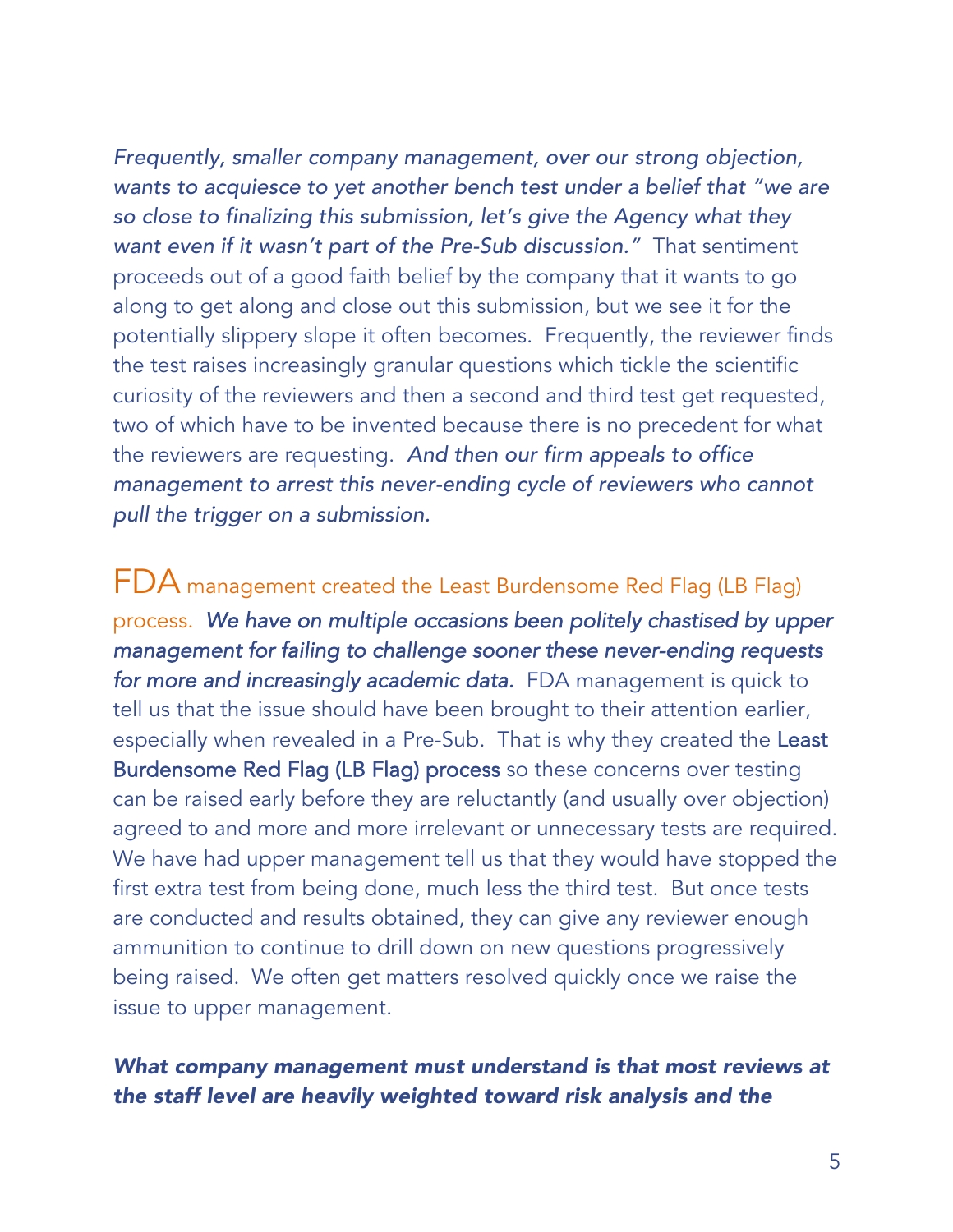**benefits of devices are often slighted for three reasons.** First, because FDA's view of industry is tainted, i.e., an FDA assumption of industry bias. Second, because FDA has an institutionalized risk-averse approach to conducting reviews. Third, because their requests feed the scientific curiosity of reviewers.Young inexperienced reviewers see boogeymen in every submission. They also see industry attempting to cut corners. And finally, they see a sponsor submission as an opportunity to satisfy to their scientific curiosity and advance science. They are good at asking innumerable complex questions and rarely good at determining the adequacy of the existing data and sorting out what is sufficient to meet the SE (510(k)) or reasonable assurance of safety and effectiveness standards (for de novo and PMA) and in applying Least Burdensome requirements in doing so.

*By waving the banner of patient safety, it seems as if FDA believes it is inoculated from concerns regarding the loss of jobs, intellectual property, and inability to obtain investment in medical devices (due to FDA's unreasonableness and lack of predictability) matters seemingly too pedestrian for FDA to consider.* No matter how much pressure is put upon FDA by Congress, patient advocacy groups and the press, many reviewers seem calloused or indifferent to the impact that their decisions have on the American patient and economy. But this is not an either/or proposition; we can protect patients, speed innovations to market and create U.S. jobs within the same regulatory system. We simply need to adjust the balance of risks with the benefits and ensure we are extending the benefits of new innovations to patients who need them and to the creation of jobs and support of medical device investment.

FDA needs to do a better job integrating law with science in decisionmaking in the Pre-Sub. FDA's former Chief Counsel, Nancy Buc, speaking at the Fourth Annual Regulatory and Compliance Symposium in Washington, D.C. on September 30, 2009, provided terrific insight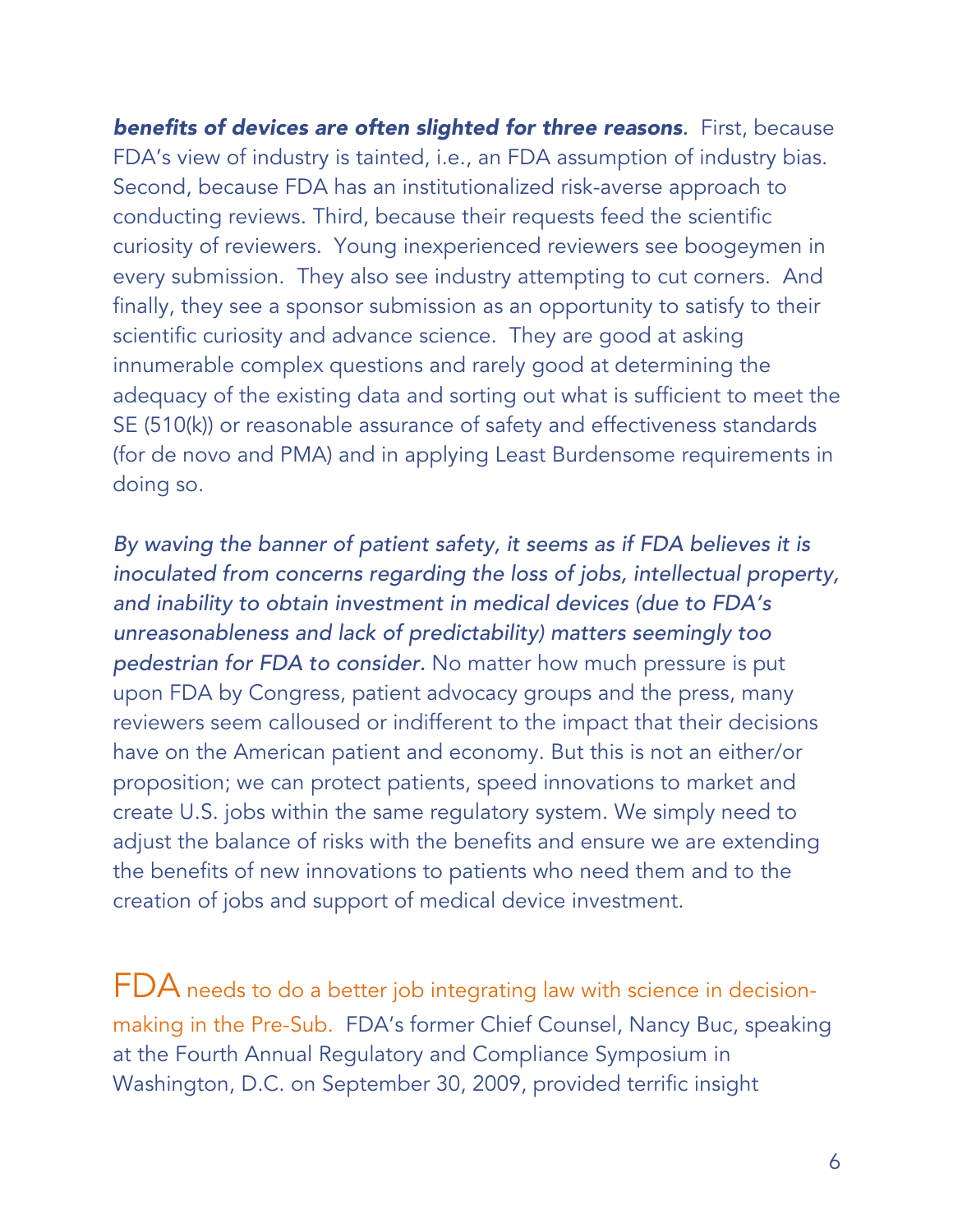regarding the poor job FDA does in integrating law with science in decision-making (discussed in the context of the ReGen report) which still holds true today (emphasis added):

*The second aspect of science that I want to talk about is the need for the rule of law and the role of law in agency decision-making about science.* Again, I can take ReGen as my text. In that case, as far as I can tell from the recent report, the transcendent issue was not what the science told us about the performance (or lack thereof) of the device itself, but rather the standard to be applied by the decisionmakers. As the report outlines, some of the decisions about some 510(k)s are complex and complicated by uncertainties and inconsistencies in the standards – the legal standards – by which decisions are to be made about substantial equivalence. As I read the report, most of the problems stemmed from the fact that *few if any of the decisionmakers at any level were willing to think through and articulate the standards by which decisions needed to be made. The absence of standards – and especially the absence of an articulated thought process – had everybody, within and without FDA, talking past each other.*

Oddly, although the ReGen report discusses this issue at length, its recommendations do not explicitly include better law and better thinking about the law. Instead, they make "science" their first recommendation, as the current culture would want them to do. *But if that wasn't really the problem—if the problem was failure at many levels to think through the legal and regulatory questions and integrating them with the science – and if senior management was also doing science, just as the Branches were, then focusing only on science won't help with the problem, because that wasn't the problem in the first place…*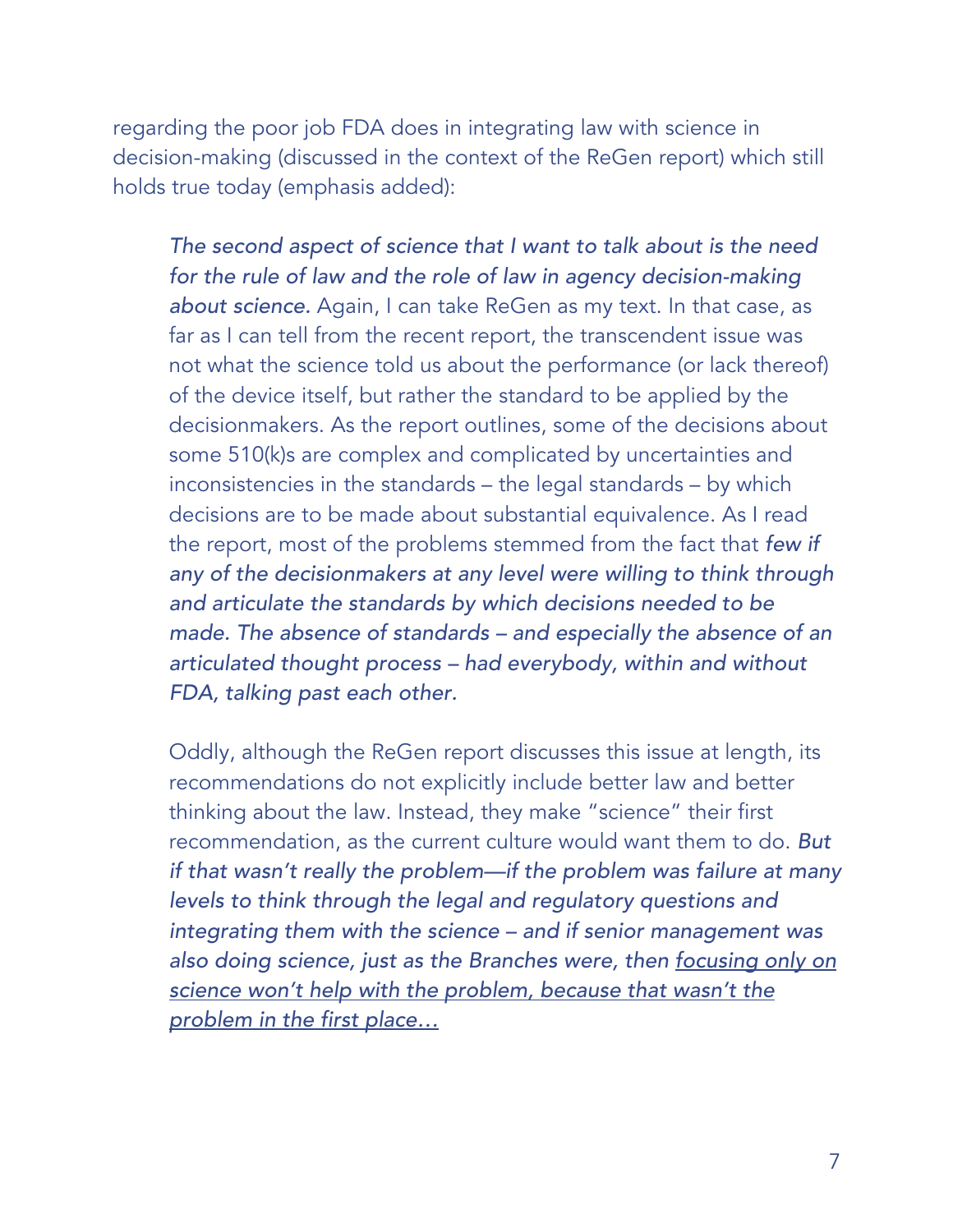*One of the oddest things about FDA's current practices with respect to science is the one-sidedness of it in a way that seems to me to be profoundly unscientific.* I would think that science is best conducted where a proposal, a hypothesis, can be tested and vetted and debated and argued about by everyone with an interest. More and more, FDA seems to assume that industry people are not entitled to be fully part of that process because their views are tainted by their membership in industry*. I have sometimes said to FDA people that an industry person is not wrong just because he or she is in industry, any more than an FDA person is right just because he or she is at FDA.*

FDA's current administrative practices pay lip service to Least Burdensome requirements.You are still entitled to argue in a Pre-Sub that the Agency's request for data is not Least Burdensome, despite the Agency's dismissive and obligatory attitude toward this statutory requirement. We typically pushback on the Agency with Least Burdensome arguments as a foundation for our more detailed arguments. *FDA has become so risk-averse that it continually asks for data it wants, not what it needs*, to establish SE or reasonable assurance of safety and effectiveness for a de novo or PMA. FDA has become so used to getting what it wants, it nonchalantly ignores industry pleas for reasonableness. In this mindless escalation of data requirements, statutory "Least Burdensome" requirements are also being ignored. Although FDA is politically astute enough to utter the words "Least Burdensome" in Pre-Sub meetings, it is at best a superficial utterance and often meant to placate applicants.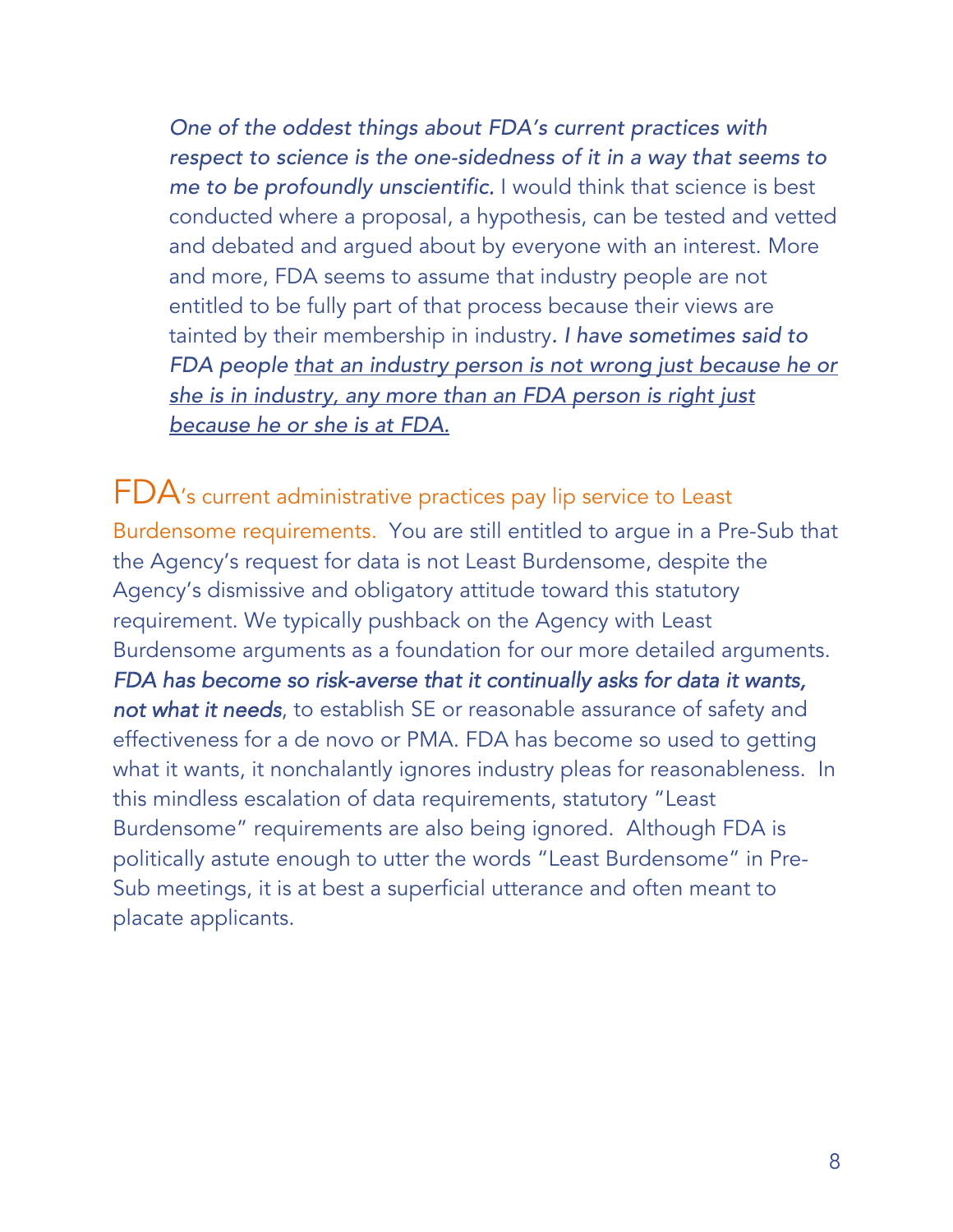#### *When the review team acts like Lucy and pulls up the football at the last second and Charlie Brown misses*

We have had several Pre-Subs lately where FDA seems to negotiate in earnest, come to some compromise positions, and then pulls the football up just when our client is about to kick it. We have been in situations where the sponsor has detrimentally relied upon FDA's continuing discussion of what and how to obtain the clinical and other data needed for clearance or approval.

An example. *In lieu of a prospective clinical trial, companies often offer to leverage real world evidence, gathered from a prospective protocol, and from sites that have used a device for a significant period.* The data are either taken from U.S. sites where the device has been cleared for one indication but is being used off-label for the new indication being sought. Or it is taken from European sites where the device was approved long before the U.S. clearance. FDA often assures our client in a Pre-Sub that they just need some confirmatory clinical evidence to support the long history of the predicate family, the bench testing provided, and the U.S. commercial complaint and MDR data or post-market surveillance data available from other countries (where the device was long ago approved).

The protocol is negotiated and memorialized in the Pre-Sub meeting minutes. FDA sprinkles in a few caveats here and there about the data that are about to be gathered, stating the sponsor must recognize this retrospective data may not be enough to substitute for prospective clinical data. But the review then continues with an encouraging tone (e.g., "You're on the right track") down the retrospective clinical data path. The review staff finalizes negotiating the parameters of the study and knows full well the extent of the effort about to be undertaken by the company to gather the retrospective data—in reliance upon FDA's representations.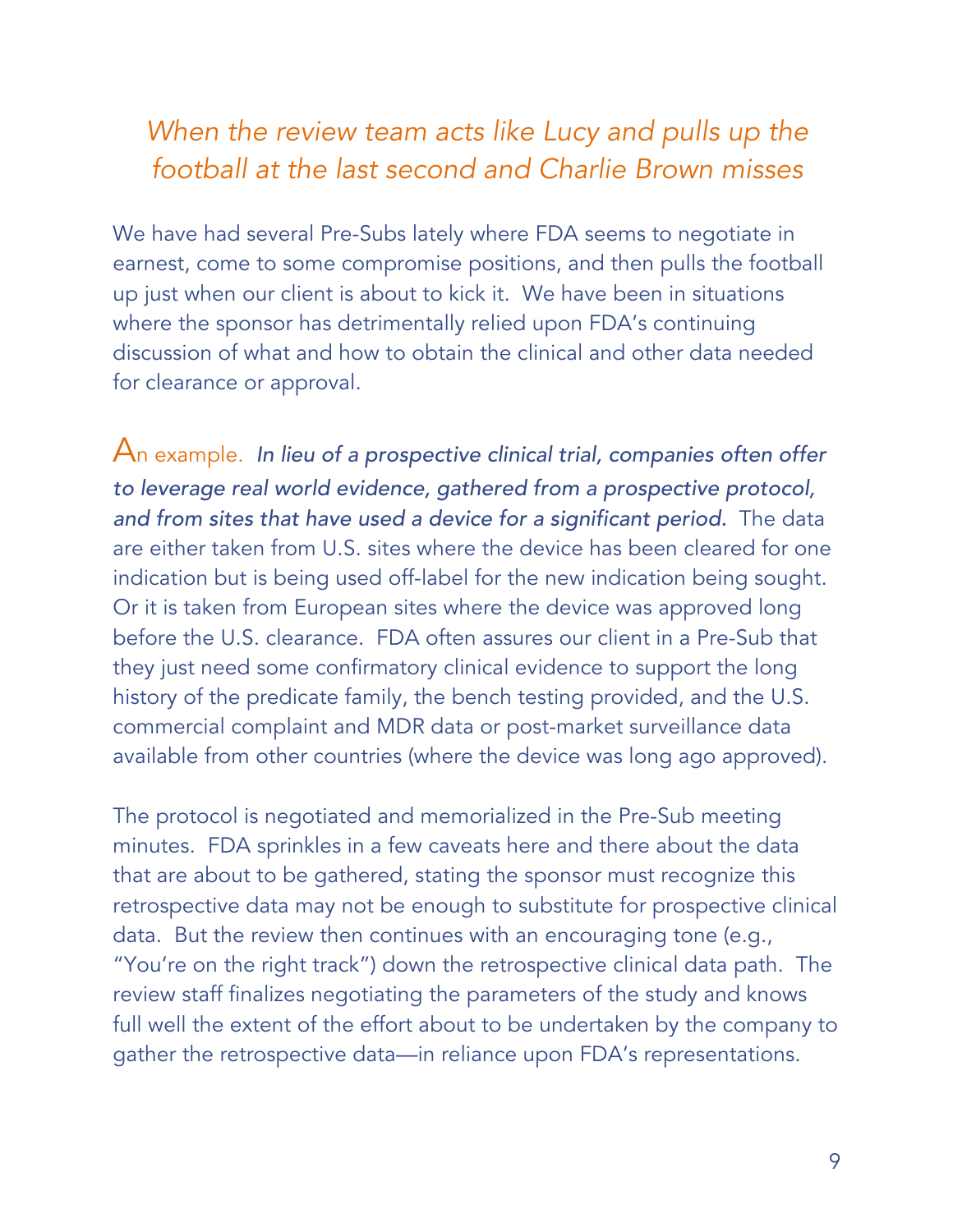*Then when the data are painstakingly gathered, according to the negotiated parameters, and the data are submitted, the review staff pulls up the proverbial football and states that either more retrospective data are required or a new prospective randomized controlled trial is merited, even when the retrospective data easily met the agreed upon success criteria.*

In our numerous case studies, FDA's significant reservations about a retrospective study, usually presented to the sponsor with great clarity at the 11th hour when the 180-day extension is about to expire, are frequently not communicated to the sponsor or their consultants before that time. *The problem is one of omission, not commission.* A review staff does not want to kill a submission outright or deflate a sponsor's expectations, so they fail to be candid with a company. They do not say outright, "We do not believe what you are proposing will ever get you clearance or approval." So, the sponsor marches along thinking they have FDA's concurrence. The time and money are invested heading down a path that FDA already knows will not garner the clearance or approval they seek. It is a colossal waste of time, money and energy and ends up bankrupting small companies or results in tremendous and expensive delays.

What follows is that investors become spooked by FDA's lack of transparency, predictability and unreasonableness. They either withdraw out of investor fatigue or frustration, usually both. And company management and their consultants lose credibility because they thought they had locked FDA down and had meeting minutes to show for it. *We think the review staffs often have a difficult time delivering an outright "no" to sponsors.* They try to soften the blow and/or try not to sound dictatorial, uncompromising, not openminded, and/or not Least Burdensome. *But they do a disservice to industry to not reveal the depth and the breadth of their skepticism and concern.* If known earlier, the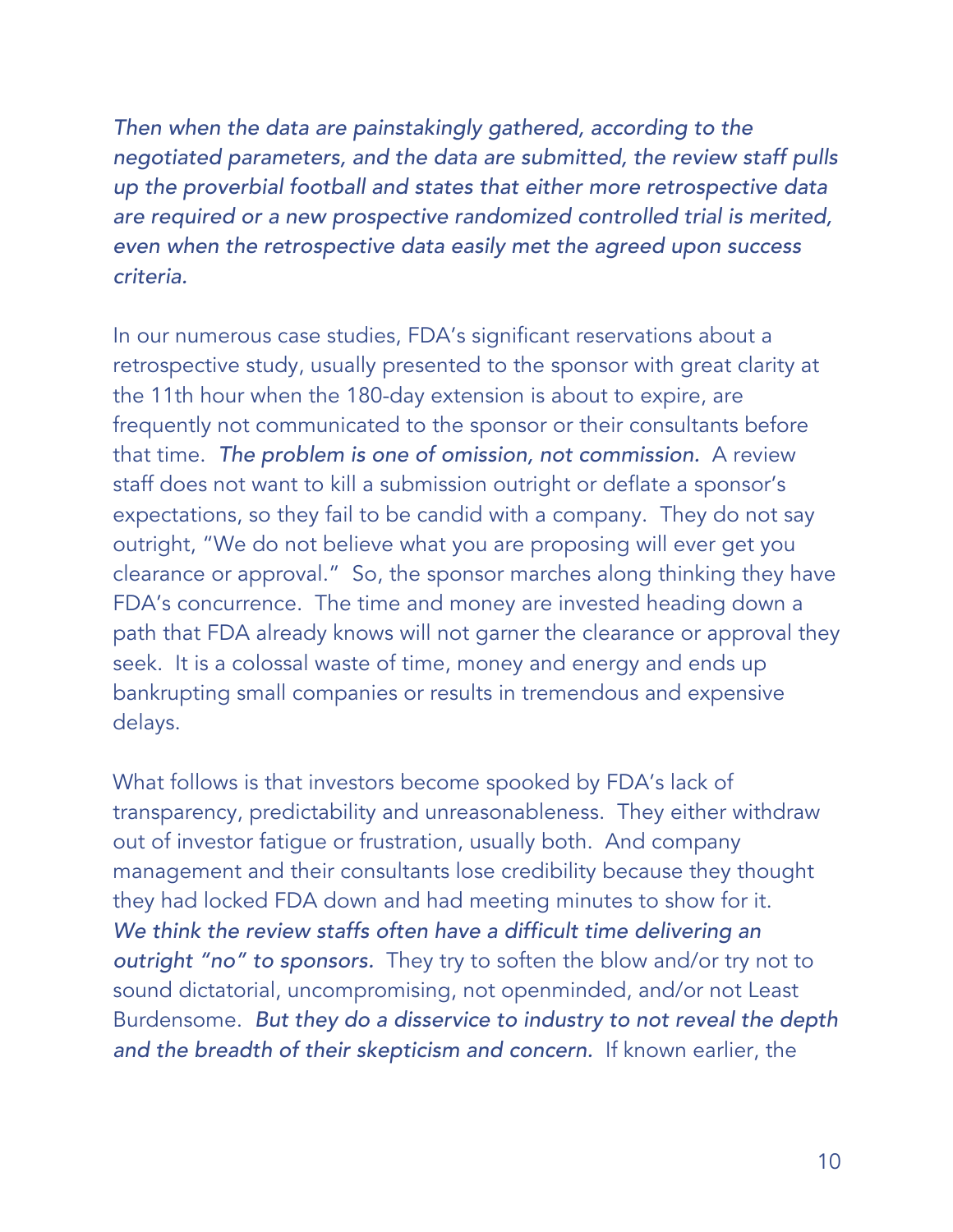company could throw a Least Burdensome Red Flag (LB Flag) or do a formal appeal.

He said, She said - *The last topic we wanted to cover is this disturbing trend of FDA failing to record with fidelity what was said at a Pre-Sub meeting. We also take issue with FDA's ridiculous requirement that individual names not be recorded within meeting minutes.* They also ask that the minutes be in outline form, not like a transcript, another ridiculous requirement that we almost never observe. We will cover all these objections below. Here is the situation analysis. From the sponsor's side in preparation for the FDA meeting we assign two primary note takers, one from our firm who does this for a living, and one from the company. We ask everyone, however, to take notes, but we do not want our speakers saddled or distracted by taking notes. After the Pre-Sub meeting, we have a debrief session, before getting on planes to go home, to recollect and record what everyone heard before they return to their busy schedules and memories can fade. Then the next day (often on the plane ride home) the lead note taker creates the draft minutes, and everyone has an opportunity to edit them. If there are discrepancies, we get everyone on the phone to achieve understanding and consensus. It is a terrific discipline and works. The importance of recording the meeting minutes is so the purpose of the Pre-Sub can be fulfilled. We doubt FDA takes such a disciplined approach to creating their minutes—remember they are reviewing and editing the sponsor's version, and often don't provide their edits until almost 45 days after the meeting, when recollections can fade dramatically.

*Let's remind ourselves of the purpose for the Pre-Sub*, i.e., to allow the two parties to dialogue about the potential regulatory pathway and the type and amount of data that will be needed for clearance or approval. It is also to memorialize what was said so both parties can look back to what was agreed upon. This gives sponsors the certainty they and investors need to move forward as expeditiously as possible with medical device development.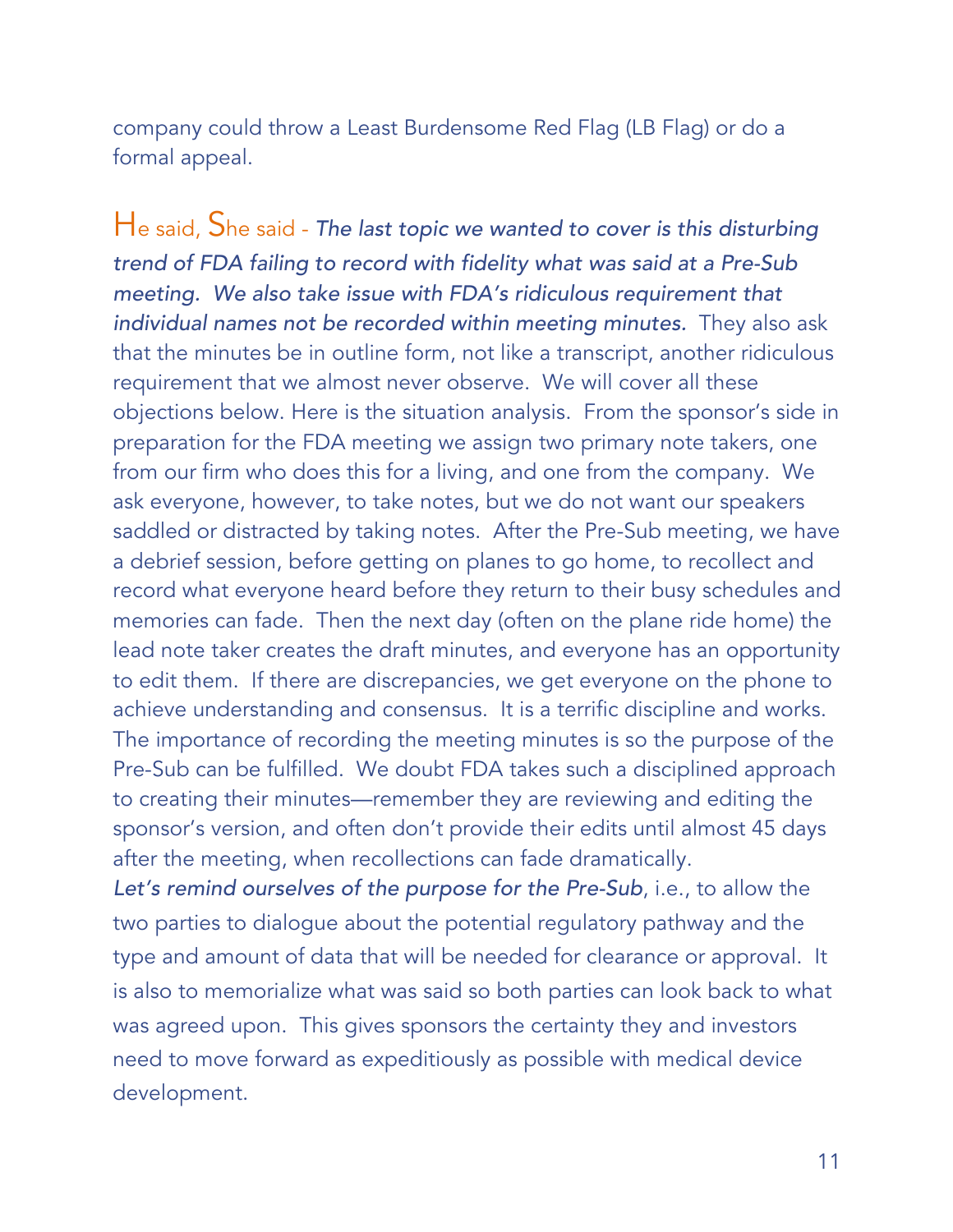*We are here to declare the Pre-Sub is failing of its essential purpose and for that, among many other concerns, FDA is not earning its user fees.* We do a lot of Pre-Subs. In the early days we recorded what was said at a Pre-Sub and it was recorded accurately by us and our client sponsors and usually agreed by FDA without too much back and forth. In the early days we only had one meeting minutes disagreement filed with FDA. Today they are becoming more routine. Sometimes reviewers readily admit something wasn't said in the meeting but confess that is their view/position on a topic and they want us to know that, so they added it to the minutes. When challenged they pull it out. We fully appreciate that FDA wants a sponsor to know their position, even if not stated at the meeting, but the reason to bring it up at the meeting is so it can be discussed, debated and hopefully resolved. FDA's failure to do so is undermining the very purpose for the Pre-Sub.

*But what's more disturbing is when FDA insists something was said, when it wasn't.* It is frustrating when FDA tries to add to meeting minutes things that were not said and conclusions that were not drawn because FDA has a duty to raise major issues in a Pre-Sub so that it can be discussed and debated.But, for whatever reason, discussion topics and comments are not being brought forward in a Pre-Sub, but there is an after-the-fact trend to add things that were not said. We know this is happening because unbeknownst to us (we know it is illegal) we've had some clients record conversations and then prove to us after-the-fact that FDA is not being truthful. We tell them to destroy the recording but there is living proof that FDA edits the minutes with things that were not said at meeting. But we also know that to be true just because of our ultra-careful manner in taking and creating the meeting minutes.

*FDA must stop this practice and, more importantly, raise important issues at the Pre-Sub. FDA has 70 days (or 5 days in advance of a meeting, whichever is soonest) to review the Pre-Sub and prepare a written response.* That is sufficient time for FDA to be fully able to articulate their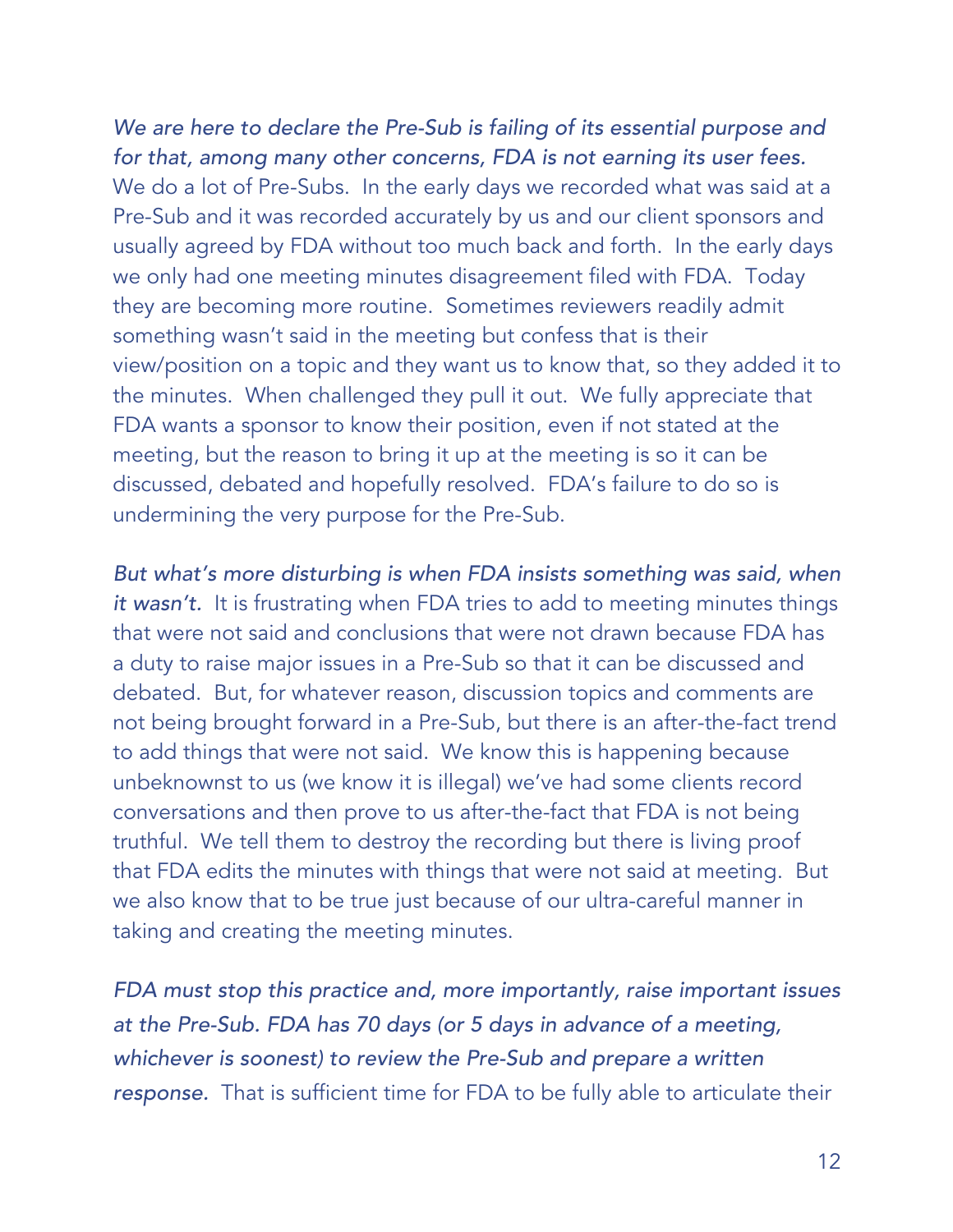position and the reasons why. In contrast, industry typically has only 5 days in advance of a Pre-Sub meeting to prepare their response.

*Related to that concern, but it will not be addressed at length here is the liberty FDA takes to defer discrete and insular topics to future, often multiple, Pre-Subs.* It is enough that Pre-Subs came on the horizon to replace FDA's inability to facilitate product files to conclusion. The Pre-Sub was supposed to help FDA and industry come to agreement upon the regulatory path and data. But the new normal is for FDA to ask for multiple Pre-Subs. FDA defeats the spirit behind user fees by buying themselves more and more time pre- and post-submission to make a decision to approve or clear a device. FDA, for example wants multiple Pre-Subs just to review and "approve" an IDE before it is actually submitted for formal approval. The user fee timelines have elongated to a frustratingly disappointing extent and yet FDA gets ever more appropriations and increased user fees to reward its poor performance. But that is a topic for another day.

*Let's move to the unnecessary requirement that FDA tries to dictate to industry how the meeting minutes should be constructed, despite our*  **First Amendment right to free and truthful speech.** FDA wants no names recorded, but that everyone on FDA's side be recorded as "FDA said." Recording the names of those who make comments does three things.

*First*, it tells us the importance of the commenter. A comment by an office director has more experience and weight than if by a first-year reviewer. A chief medical officer might have more weight than other colleagues.

*Second*, it really helps everyone remember what was said and when and why it was said. It gives color, context and clarity to the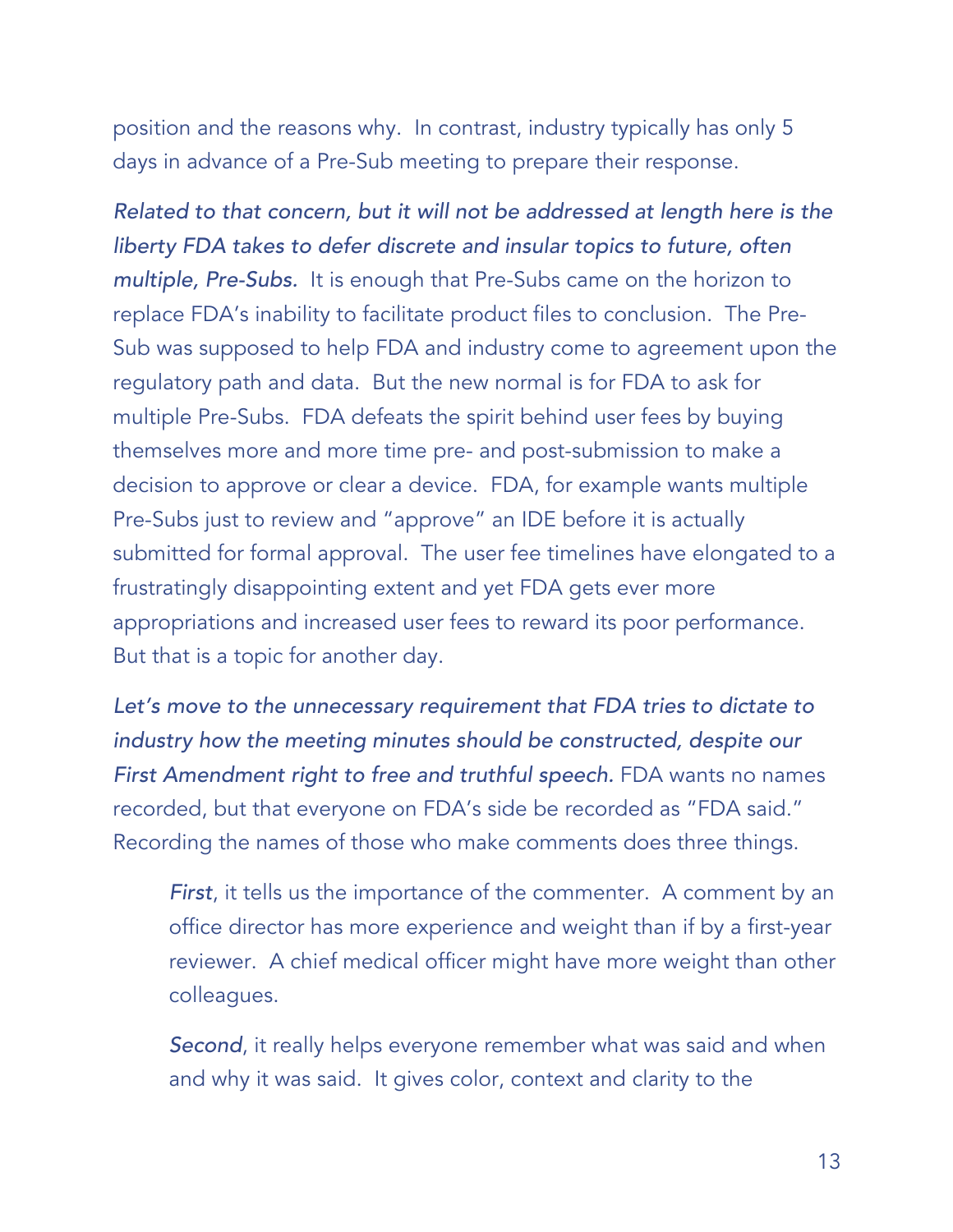conversation. If for example, if a biostatistician took an epidemiological position on a debate point and the chief medical officer disagreed with his or her own colleague from a commonsense medical perspective, it would be irresponsible to not record the disagreement within the review staff. It is especially important for the company to do when the chief medical officer's position is aligned with the company's.

*Third*, if the sponsor decides to appeal to upper management, the review staffs are acutely aware that their own words may later be used against them and they should, because they should not change their position once taken.

Let's face it, review staff does not like to commit to anything collectively or individually, which also infects why they are afraid to commit to anything which is later recorded in meeting minutes. *But their lack of courage, their inability to make a binding decision, is fundamentally antithetical once again—to the purposes behind a Pre-Sub process.* They want to be free moral agents—seemingly open-minded and gregarious in a Pre-Sub but loathe to commit to anything, so they can keep their options open. Industry needs just the opposite of that and that is why the Pre-sub process was created in the first place, i.e., to force FDA to commit and achieve certainty for the sponsor.

*FDA also now wants Pre-Sub meeting minutes to be in outline form rather than in what they pejoratively call a "transcript."* But if one were to think again to the purpose of the Pre-Sub it was to understand what was agreed upon and the rationale for that agreement is vital and often you cannot come close to capturing it in outline form. And it shouldn't matter one way or another. If one firm wanted to capture what was said in outline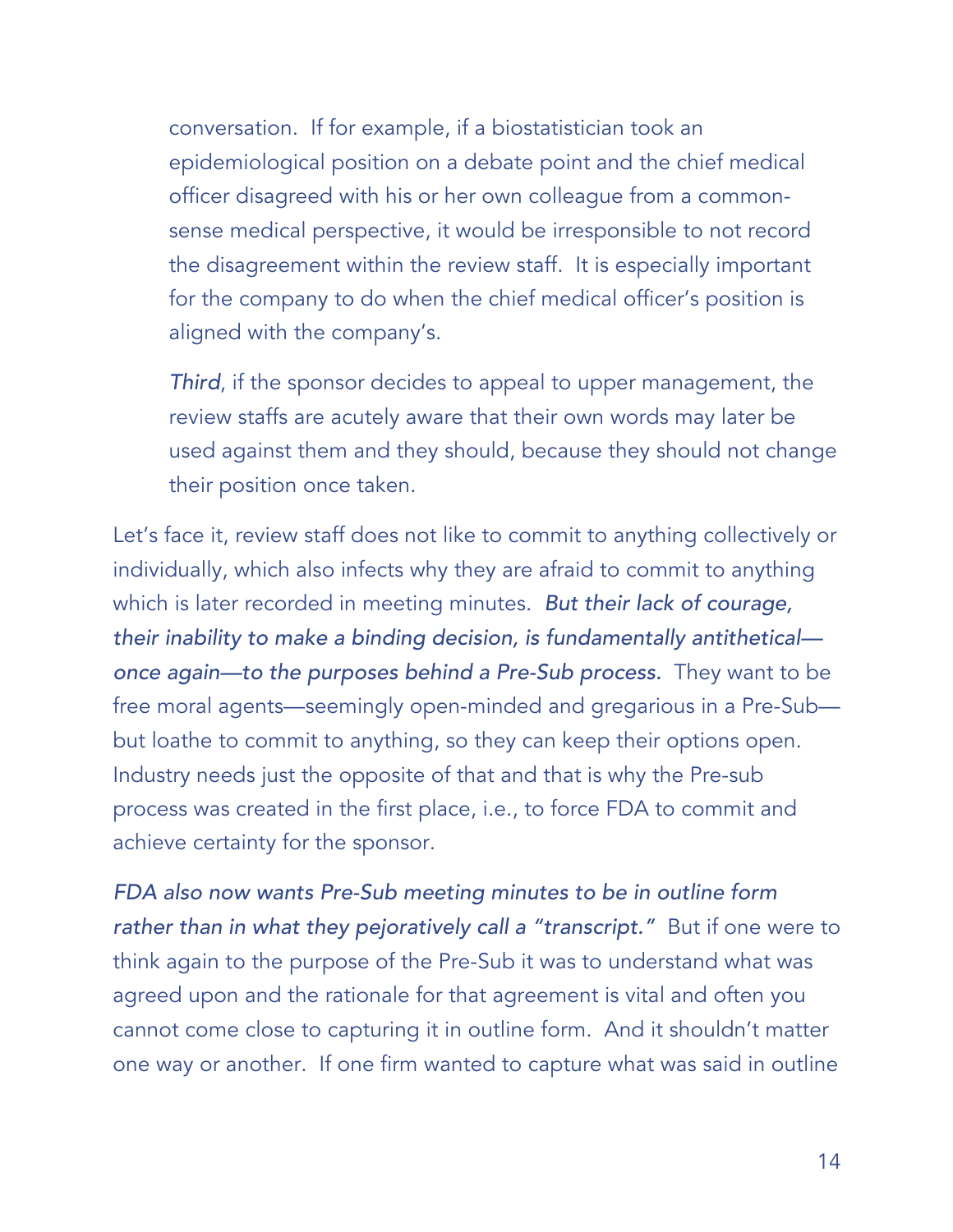form and another in a narrative, i.e., transcript, they should be able to do what they want.

The bottom line is it is rarely about what works for the customer, i.e., the sponsor, patient, physician, taxpayer, or the process; it's mostly about FDA's agenda and what makes their life easier. The focus should be on Least Burdensome practices which can expedite new innovations to market.

*FDA user fees are based upon their performance, and we contend the Pre-Sub, while still a good idea, is starting to show its cracks. FDA needs to ask itself is the Pre-Sub failing of its essential purpose. FDA management needs to revisit their performance, but please don't issue another guidance document, just fix what you have.* 

#### Key areas for FDA to fix include:

- 1) *Train reviewers to make risk-based decisions in support of the actual standards.* Substantial equivalence is *substantial not complete* equivalence and is established in a comparative sense. Reasonable assurance of safety and effectiveness requires r*easonable* assurance *not absolute assurance* and is established in an independent sense.
- 2) *Stop allowing de novo to be an outlet for the 510(k) program when it was supposed to be an outlet for the PMA program.* This is another example of FDA not engaging in risk-based decisionmaking. In addition, the 510(k) definitions are more flexible and accommodating than the way FDA interprets them; too many submissions are pushed off the 510(k) pathway and onto the de novo pathway.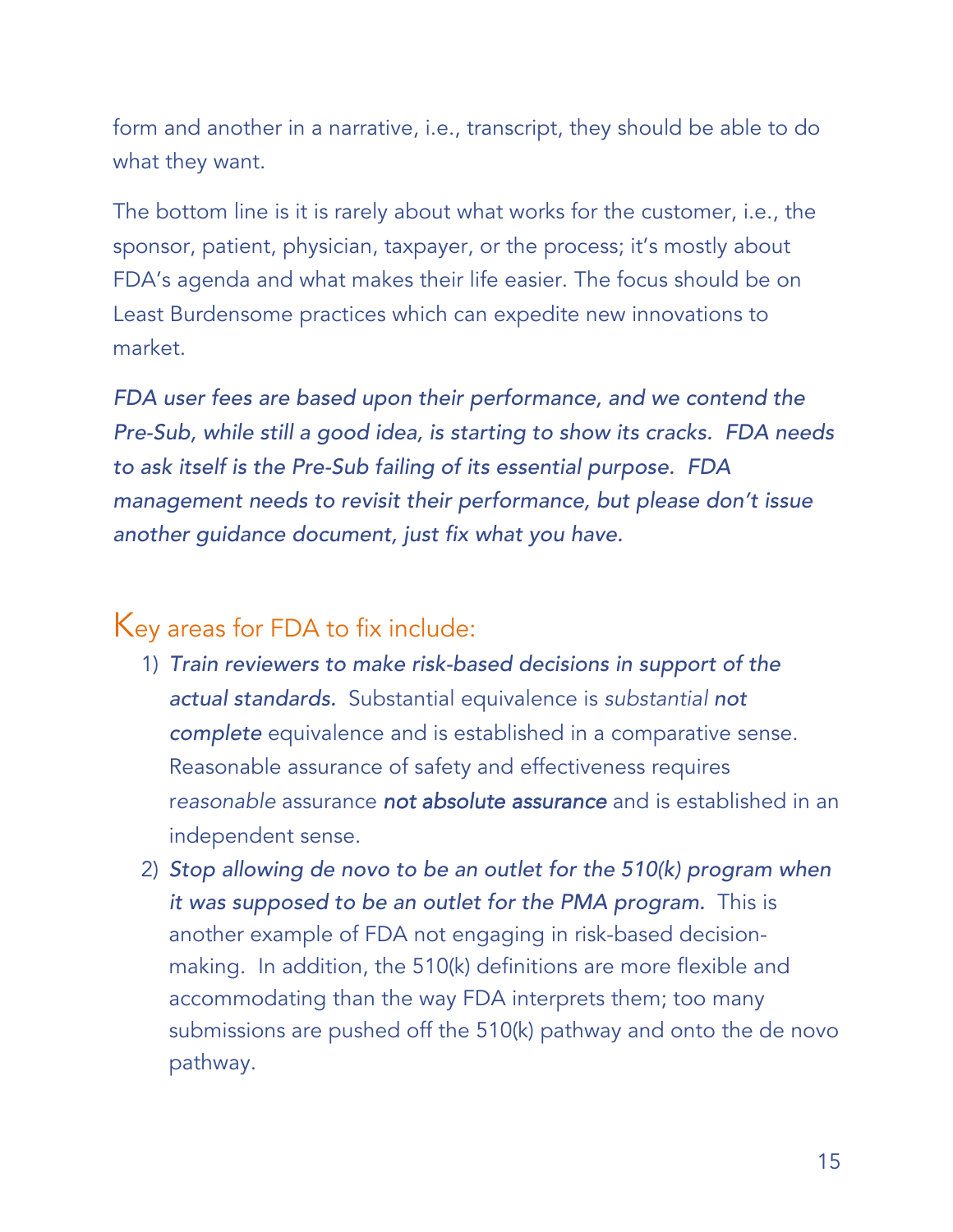- 3) *Require FDA to disclose substantive issues and supporting rationale in their written response and at the Pre-Sub meeting, i.e., be candid.* Omitting this input is akin to false and misleading advertising. When disclosure is made it is not enough for FDA to have a "gut impression" or intuition on issues, they must be datadriven as they expect industry to be.
- 4) *Demonstrate commitment to Least Burdensome requirements through decision making that reflects use of non-clinical performance data and sensible amounts of clinical data,* both of which are meaningful and useful to demonstrate SE and reasonable assurance of safety and effectiveness.
- *5) Get reviewers in the mindset of critiquing what they've been given, not taking the initiative to create a new plan out of whole cloth.*
- 6) *Treat a Pre-Sub assessment as you would an actual premarket submission* – would FDA make the same decision if the data provided in the Pre-Sub were submitted as a premarket submission? Pre-Subs are not a license to take over the plane and fly forever and wherever you want, they are meant to prepare a solid flight plan for a specific destination.
- 7) *Speed up the process of FDA finalizing their input to minutes.* Try hard to avoid any Pre-Sub meeting that ends in an agree-to-disagree minutes outcome. It doesn't make sense to have two sets of different facts cannot be the result of a Pre-Sub meeting.
- 8) *If FDA changes the flight plan in the middle of a flight (pulls a Lucy), industry should get a full refund of their ticket price* (i.e., the user fees paid for the resulting commercialization submission). Wishful thinking.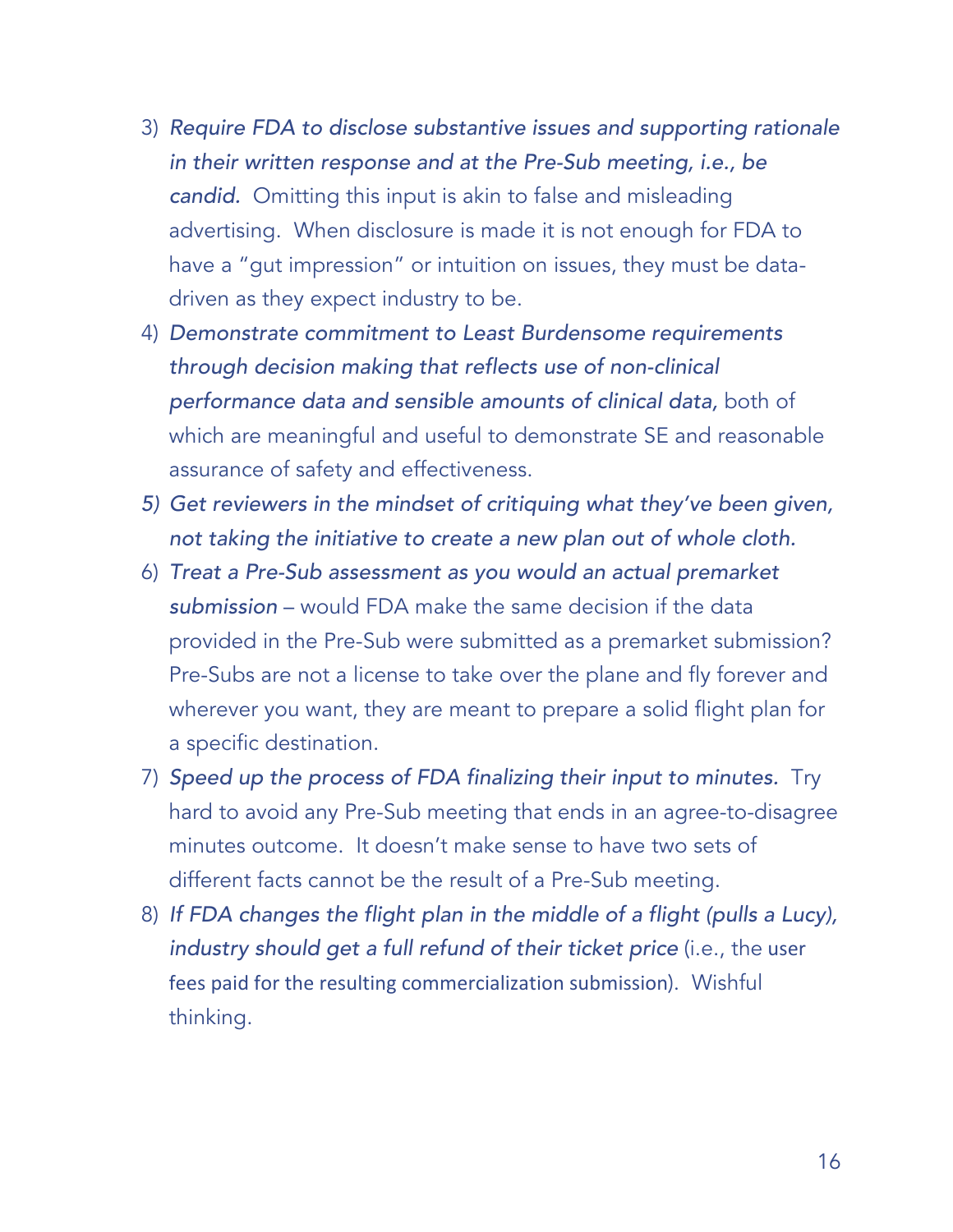- 9) *Limit the number of Pre-Sub dress rehearsals.* The potential endless cycle of Pre-Subs and quasi-commitment means the public will never get to see the end result.
- 10) *Require FDA to provide metrics on the percentage of premarket submissions that were landed (cleared or approved) consistent with the Pre-Sub flight plan.* Include time to clearance/approval metrics based on the presence or absence of a related Pre-Sub to provide transparency to the value of holding a Pre-Sub.